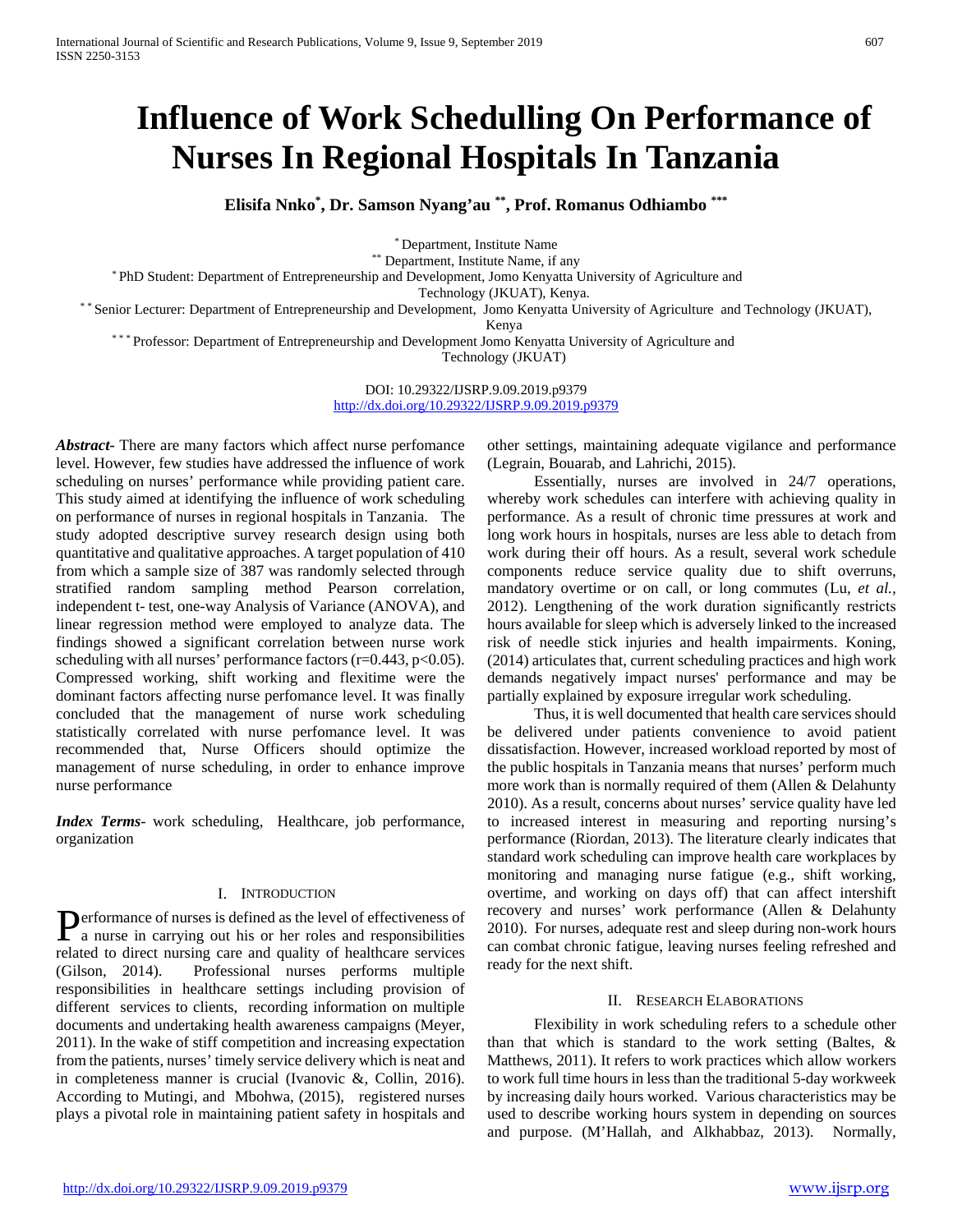categorization of working hours is based on schedules e.g. whether the employee opts for a flexitime, compressed work schedule, shift working or different combinations of these. While each type possess a particular strength and weakness, managers might apply one of those three types in consideration of nurses' competencies, number of nurses, flexibility, equality, and skill mix in managing the schedule (Ichsan, *et al.,* 2019).

 In the last centuries there has been the greatest changes in work and how work is carried mandating work-family research to be overly individual focused due to the fact that work and family are not separate but intertwined spheres of human life (Ho *et al.,* 2011).In health care organizations2. , nursing profession have been greatly affected by the changes aimed at decreasing operational costs, forcing nurses to under extended work shifts (Zodwa, & Aswegen, 2017). The possibility of conflict between work and life responsibilities has always existed as a result of dualearner families with various obligations (Treadway, Duke, Perrewe, Breland, & Goodman, 2011).Consequently, the effects have been observed for nurses' absenteeism (Bakker, Demerouti, & Sanz-Vergel, 2014), turnover intentions (Schaufeli & Bakker, 2006), poor productivity (Gierveld & Bakker, 2005), loss of returns (Allen, Johnson, Kiburz, & Shockley, 2013) or patients' dissatisfaction (De Menezes & Kelliher, 2011).

 As a result, of nurses working schedule being developed around the needs for patient care, there has been a demand for human resource policies (Ho *et al.,* 2013) necessary to adjust working hours to their personal needs (Ho *et al.,* 2013). Ojokuku, Odetayo, and Sajuyigbe, (2012) argues that, claims and concerns for greater need of flexible working policies and well-being are often made in regard to hospital settings due to complicated nature of patient care being ongoing and required around-the-clock (Naithani, 2010). Thus, it is well documented that irregular work scheduling is associated with shorter and disturbed sleep, increased fatigue, occupational injuries, poor work performance, and higher work-life interference among nurses.

 Dorrian *et al.,* (2011) undertook a study to explore fatigue, work schedules, and perceptions of nursing performance for a sample of Lebanese bedside nurses. The study found that, most of the fatigue in nurses resulted from non-standard work schedules and increased temporal and job demands (Akerstedt and Kecklund, 2017; Stroup, and Yoon, 2016; Dorrian *et al*., 2011). Based on their perceptions, nurses reported that work-related fatigue moderately affected their job performance  $(M = 5.56, SD)$  $= 2.49$ ) and to a greater extent their personal and social life (M = 7.30,  $SD = 2.45$  over the past few months.

 Despite the fact that, there may be a basic schedule, nurses are also subject to overtime and call-backs whereas days off may be scattered (Mshinda, Mitchell, Weiss and Obrist, (2012). Worse still, there is a challenge of units that operate without enough nursing staff to meet the needs of multiple very ill patients (Jayanthi & Vanniarajan, 2012), Consequently, the demands of this the environment may cause nurses to forego breaks and lunch times and work overtime (Higgins, Duxbury & Lyons, 2010). As a result, nurses may feel frustrated in their attempts to provide quality care leading to fatigue, more susceptible to attention failure and errors.

 In Tanzanian regional hospitals, there has been tremendous decline of nurses' performance due to unknown influence of working scheduling and performance of Nurses (Tibandebage *et*  *al.,* 2016). From Working Families (2011) report, patients who used private health facilities registered a higher level of satisfaction at 82% higher than those who used government of Tanzania facilities (63%). Also, the customers/patient satisfaction index for certified public referral hospitals, showed lower level of customer dissatisfaction at 67% compared to 80.2% satisfaction with private health centers (Songstad, Rekdal, Massay & Blystad, 2011, Shannon*et al.,* 2014). As indicated by Adams, and Hirschfeld *(2013),* nurses who works in units with long shifts reports high rate of patients' infection, high medication errors, abuses, high rate of patients falls and injuries, poor patients record keeping and high number of patient complaints.

 Reports by (Kwesigabo *et al.*[, 2012; Manzi](https://www.sciencedirect.com/science/article/pii/S2214139115000189#b0070) *et al.,* 2012), shows that, 73% of nurses in public hospitals in Tanzania cited pressure of work and staff shortages, patients' unrealistic expectations, effects of fatigue due to extended work hours to provide continuous, work overload and poor resource supply (Kwesigabo, *et al.,* 2012). To improve nurses' performance, studies (Kahabuka & Hinderaker, 2012; Howard, 2012) recommends the use of Flexible working scheduling as an opportunity for performance improvements. Despite the fact that, the employee normal working hours in Tanzania are 9 hours per day and 45 hours per week (Answegen, 2017; ELRA, 2004; Mmbaga, 2015) nurses work more than 12 hours in public hospitals(Songstad *et al.,*2011; Darby, *et al.,* 2014).

 This study seeks to provide empirical evidence on the correlation between work scheduling and the performance of nurses in the regional hospitals in Tanzania and there contribute to the improvement in the wellness of nurses, the quality of care and the health sector in the United Republic of Tanzania.

# III. METHODOLOGY

 This study used explanatory research design using both quantitative and qualitative approaches. This study adopted the positivist paradigm where scientific processes were followed in hypothesizing fundamental laws then deducing the observations so as to determine the truth or falsify the said hypothesis about the relationship that work scheduling and the performance of public hospitals in Tanzania (Saunders *et al.,* 2009).The target population for this study consisted of all 28 regional hospitals in Tanzania. The unit of observation was 1375 nurses in 8 regional hospitals. Nurses were grouped into three categories namely; assistant Nursing Officers, Assistant Nursing Officers and Enrolled Nurses. Eight hospitals, which formed 30% of the total regional hospitals, were randomly selected. The following formula according to Cochran (1963) was used to determine the sample size:

$$
n = \frac{Z^2pq}{s^2}
$$

2 *Equation 1: Sample Size Determination Formula* Where;

 $N_0$ = Sample size when the population is > 10,000

 $Z^2$  = Standard normal deviant required at confident level of 95% which is 1.96.

 $p =$  Proportion of people influenced by performance management which is set at 0.5 each.

$$
q = 1-p
$$

 $\varepsilon$ = 0.5 error of margin allowed.

$$
N_0 = \frac{(1.96)^2 \times 0.5(1 - 0.5)}{(0.05)^2} = 404
$$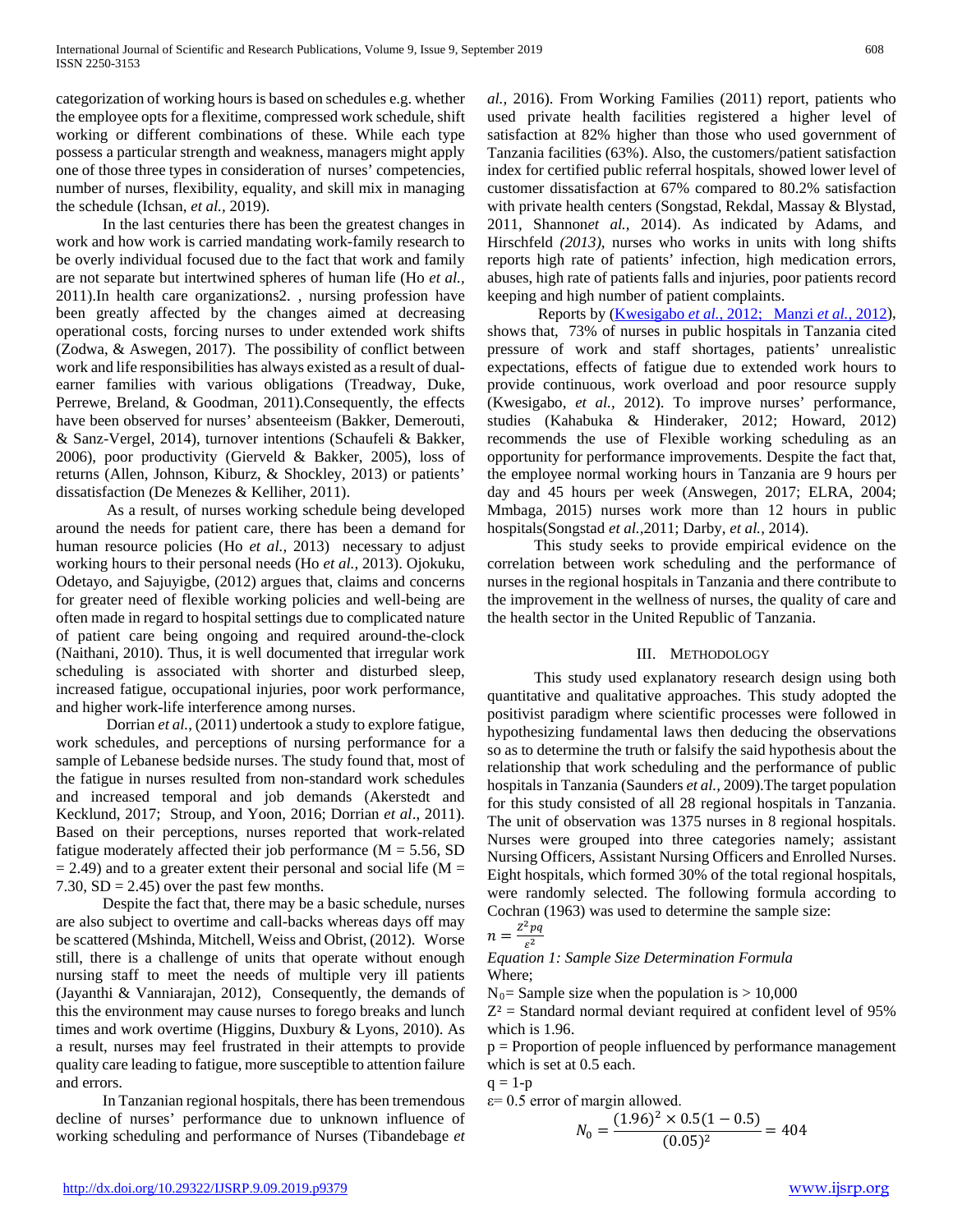A ratio of proportional allocation was used to allocate the 404 respondents to each of the 8 regional hospitals in the study.

 Questionnaire of nurse work scheduling were used as instrument in this study. The instrument consisted of 10 questions  $(5=$  Strongly Agree,  $4=$  Agree,  $3=$  Undecided,  $2=$  Disagree, 1= Strongly Disagree) with means ranging from 2.78 to 3.69. Authors developed the questionnaire implementation of nurse scheduling base on Job Demand –Resources JD-R model .Primary data were collected by using structured online questionnaire and semi-structured interview guide. Physical questionnaires were used in every hospital and response captured in an online survey tool to enhance data quality. The ten items were computed into a work scheduling index, WS, with a mean=3.3403, SD=0.75642, N=379. The data were analyzed using SPSS version 20. Descriptive statistics were used to examine study variables. Nurses' work performance was measured using the Nursing Performance Instrument (NPI), a newly developed scale that measures nurses' own perceptions of their physical and mental performance while providing patient care. The NPI consists of nine items on a 6-point Likert-type scale with responses ranging from strongly disagree (1) to strongly agree (6).

 which ranges between 0 and 1 (Kothari, 2008) with alpha at least 0.70 or above (Hall, 2008). A work scheduling index and performance of nurses index were computed. Pearson correlation was used to test for correlation. Correlation between the independent and the dependent variables with values 0.0 to 0.2 was considered weak correlation, 0.2 to 0.4 was considered moderate correlation while values of 0.5 and above being considered strong correlation (SSRL, 2010; Kent State University Libraries, 2017).

 Regression analysis was conducted to determine the significance relationship of work scheduling and nurses performance. The relationship was tested using a simple regression model of the form  $Y = \beta_0 + \beta_1 X_1 + \epsilon$ . The test of hypothesis proceeded as follows. At a significance level,  $\alpha = 0.05$ , the hypothesized relationship was tested, Ha1: work scheduling has a positive significant influence on performance of nurses. Conclusions and recommendations were made on the basis of the findings.

# IV. RESULTS AND FINDINGS

 Majority of participants were female (58.8.%), Assistant nurse officers ( 30.2%), graduates (50.1%), with working experience of  $11-20$  years  $1$  (33.9%), married (43.6%), and working for 8 hours and above (62.5%). The satisfaction level increased in conjunction with experienced on the compressed work week (SD= 1.308) and the presence of enough staff in every unit for job sharing (SD= 1.339). With a total number of 373 respondents, the positive relationship was represented by correlation coefficient of  $r=0.439$ ,  $p<0.05$  with the precision under consideration being p=0.000 (Table 4.18). This implies that, once the nurse workload is balanced, there is a possibility of improving service delivery and career commitment. This corroborates the findings by (De Menezes & Kelliher, 2011) who found that, among the female nurses in surveyed in Turkey, it was concluded that, heavy workload restricted nurses from developing new skills and to solve work-related problems.

 It was hypothesized that work scheduling has a positive significant influence on performance of nurses in regional hospitals in Tanzania. Regression analysis was conducted to determine the significance relationship of work scheduling and nurses performance. The relationship was tested using a simple regression model of the form  $Y = \beta_0 + \beta_1 X_1 + \varepsilon$ . The test of hypothesis proceeded as follows. At a significance level,  $\alpha = 0.05$ , the hypothesized relationship was tested, Ha1: work scheduling has a positive significant influence on performance of nurses. The model was found to be statistically significant  $(F (1, 375)) =$ 91.428, p-value  $< 0.001$ ). Since p-value  $< 0.001$ , hence the alternative hypothesis was accepted and concluded that, at  $\alpha$  = 0.05 level of significance, work scheduling has a positive significant influence on performance of nurses.

 Table 4.20 presents the regression model on work scheduling and nurses performance. As presented in the Table 4.19, the coefficient of determination R square is 0.196 and R is 0.194 at 0.05 significance level. The adjusted  $R_2$  value indicates that 19.4% of the total variation in the performance of nurses can be explained by the flexible work continuity. The adjusted  $R_2$ value = 0.194 lies just below 0.2 and 0.4 and therefore considered moderate correlation.

**Table 4.1: Model Summary for Work Scheduling and Perfomance of Nurses**

| Model                                      |       | R Square | <b>Adjusted R Square</b> | Std. Error of the Estimate |  |  |  |  |  |
|--------------------------------------------|-------|----------|--------------------------|----------------------------|--|--|--|--|--|
|                                            | .443ª | -196     | .194                     | .51295                     |  |  |  |  |  |
| a. Predictors: (Constant), Work Scheduling |       |          |                          |                            |  |  |  |  |  |

b. Dependent Variable: Performance of Nurses

 The Analysis of variance (ANOVA) results as shown in Table 4.21 further confirms that the model fit is appropriate for this data since p-value is 0.000 which is less than 0.05. This implies that there is a significant positive relationship between work scheduling and nurses performance.

| Table 4.2: Analysis of Variance (ANOVA) for Work Scheduling |  |  |
|-------------------------------------------------------------|--|--|
|-------------------------------------------------------------|--|--|

| Model |            | Sum of Squares Df |     | Mean Square |        | Sig               |
|-------|------------|-------------------|-----|-------------|--------|-------------------|
|       | Regression | 24.057            |     | 24.057      | 91.428 | .000 <sup>b</sup> |
|       | Residual   | 98.669            | 375 | .263        |        |                   |
|       | Total      | 122.726           | 376 |             |        |                   |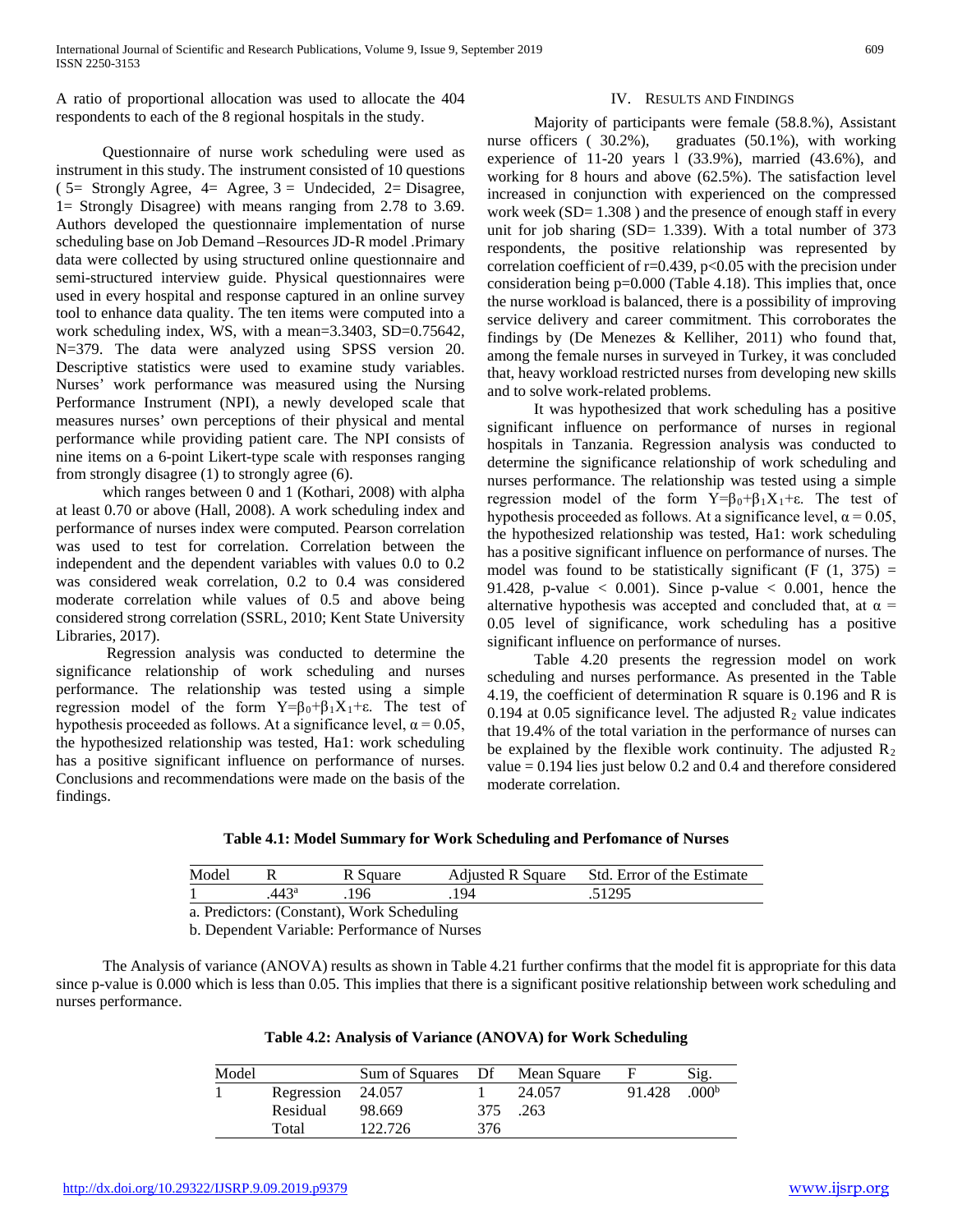# a. Dependent Variable: Performance of Nurses

b. Predictors: (Constant), Work Scheduling

 By applying the standardized coefficients, the resultant regression equation  $Y = \beta_0 + \beta_1 X_1 + \varepsilon$  yields  $Y = 0.443X1$ , where Y is the performance of nurses and  $X_1$  is work scheduling. The variable is significant with  $\beta_0 = 0.443$ , t = 9.562, p-value < 0.001 indicating that a unit improvement in work scheduling contributes an improvement in performance of nurses by 0.443 as shown in Table 4.22. This means that the work practices which allow workers to work full time hours in less than the traditional 5-day workweek by increasing daily hours worked improves the performance of nurses. This would improve nurse performance in regional hospitals in Tanzania.

### **Table 4.3: Work Scheduling and Perfomance of Nurses Coefficients**

|                    |                                                                                            | Unstandardized Coefficients Standardized Coefficients |            |             |        |      |
|--------------------|--------------------------------------------------------------------------------------------|-------------------------------------------------------|------------|-------------|--------|------|
| Model              |                                                                                            |                                                       | Std. Error | <b>Beta</b> |        | S1g. |
|                    | (Constant)                                                                                 | 2.701                                                 | .119       |             | 22.609 | .000 |
|                    | <b>Work Scheduling</b> .334                                                                |                                                       | .035       | .443        | 9.562  | .000 |
| $\mathbf{\bar{r}}$ | $\mathbf{1}$ $\mathbf{1}$ $\mathbf{1}$ $\mathbf{1}$ $\mathbf{1}$ $\mathbf{1}$ $\mathbf{1}$ |                                                       |            |             |        |      |

a. Dependent Variable: Performance of Nurses

 The moderating effect of leadership support on the relationship between work scheduling and the performance of nurses was evaluated with six items. It was hypothesized that leadership support has positive significant moderating effect on the relationship between work scheduling and performance of nurses. The means were characteristically high above 3.3. The fact of management exhibiting a supportive leadership in work undertaking had a characteristically high mean of 3.94 – perhaps an indicator of supportive leadership in the sample. That staff are involved had a mean of 3.45 and a standard deviation of 0.937 mean a convergence in the views of the respondents.

 With respect to the moderation effect of leadership support on the relationship between work scheduling and the performance of nurses, it was noted that the model without the interaction term,

leadership support, was significant with F  $(1, 373) = 90.229$ , p<0.001. It was also noted that the model with the interaction term, leadership support, was also significant with  $F(2, 372) = 101.94$ , p<0.001. It is noted that Model 2 with leadership support accounted for significantly more variance than just work scheduling alone, R Square Change =  $0.159$ , p<0.001. This indicates that there is potentially significant moderation between work scheduling and leadership support on the performance of nurses. This might imply that, any hospital which demonstrates leadership commitment, on availability, acceptability and implementation of flexible working schedule improved employee performance. Thus, without management readiness to fairly negotiate and approve flexible working schedules, the practice will never work out effectively.

**Table 4.23: Model Summary for the Intervening role of Leadership Support on Work Scheduling And Perfomance of Nurses Coefficients**

|              |                   |                 | Adiusted | R <sub>Std</sub><br>Error | of Change Statistics |          |     |            |               |
|--------------|-------------------|-----------------|----------|---------------------------|----------------------|----------|-----|------------|---------------|
| Model        | R                 | <b>R</b> Square | Square   | the Estimate              | R Square Change      | F Change | df1 | df2        | Sig. F Change |
| IJ           | .441 <sup>a</sup> | 195             | 193      | .51193                    | 195                  | 90.229   |     | 373        | .000          |
| $\mathbf{z}$ | $595^b$           | .354            | 251      | .45914                    | .159                 | 91.708   |     | $27^\circ$ | .000          |

a. Predictors: (Constant), Work Scheduling

b. Predictors: (Constant), Work Scheduling, Leadership Support

| Table 4.3: Model Summary for the Intervening role of Leadership Support on work Scheduling |  |
|--------------------------------------------------------------------------------------------|--|
| <b>And Perfomance of Nurses</b>                                                            |  |

| $=$ Model |            | Sum of Squares | Df  | Mean Square |         | Sig.              |
|-----------|------------|----------------|-----|-------------|---------|-------------------|
|           | Regression | 23.647         |     | 23.647      | 90.229  | .000 <sup>b</sup> |
|           | Residual   | 97.753         | 373 | .262        |         |                   |
|           | Total      | 121.400        | 374 |             |         |                   |
| 2         | Regression | 42.979         |     | 21.490      | 101.940 | .000c             |
|           | Residual   | 78.421         | 372 | 211         |         |                   |
|           | Total      | 121.400        | 374 |             |         |                   |

a. Dependent Variable: Performance of Nurses

b. Predictors: (Constant), Work Scheduling

c. Predictors: (Constant), Work Scheduling, Leadership Support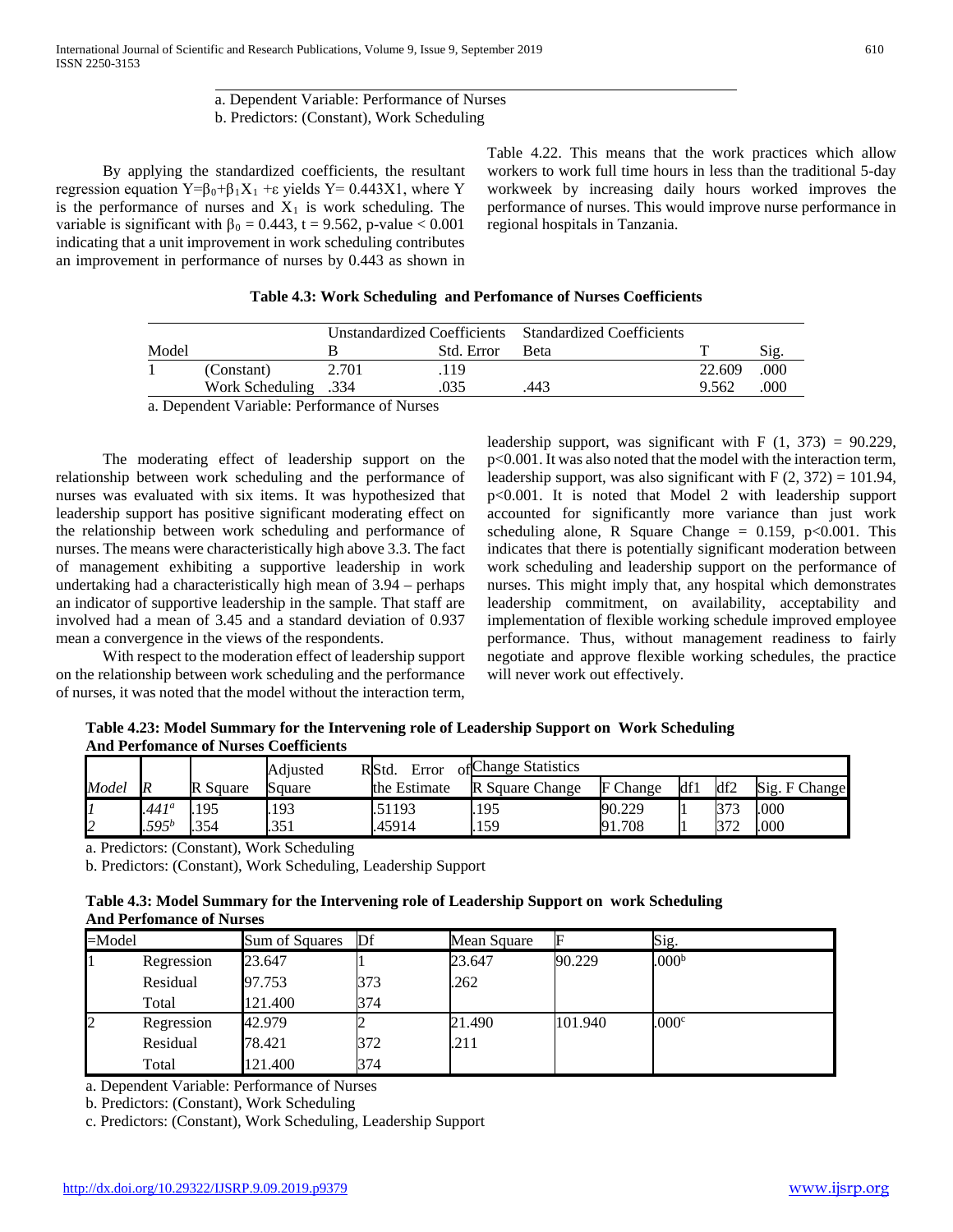#### V. CONCLUSIONS

 This paper provides strong support for the potential vested in work scheduling practices in the healthcare setting. The conclusions from this study stem solely from the results of the data analysis. Work scheduling was measured using ten items and both items registered means ranging from 2.78 to 3.69. Descriptive statistics were used to analyze this research objective and other subsequent analysis was done. The correlation analysis also indicated that there is a positive significant relationship between work scheduling the performance of nurses presented at  $\beta_0$ 0.443. Work scheduling, individually ( $F= 90.229$ , n = 373) and as a joint predictor, was also a significant predictor of the performance of nurses. At the same time, leadership support had a significant moderating effect on the relationship between work scheduling and the performance of nurses at  $\beta$ o 0.443, (n=373). Therefore, improvement in the work scheduling arrangements is expected to make significant improvement in the performances. Factoring in the moderating role of leadership support would make further significant improvements in the performance of nurses. The variable corroborates with the findings of Shuck *et al.,* (2011), which indicated that work life balance polices influence employee engagement which indicated that family supportive corporate culture influence employee engagement.

#### VI. RECOMMENDATIONS

 The following are the recommendations derived from the study paper. Due to substantial changes in the demographic composition of the workforce both healthcare the availability of flexible work schedules should not be considered as a privilege and organizations should seek to offer wider access to them. To deal with all irregular working schedule discrepancies in regional hospitals, complex changes are required ranging from putting strategies in place for recruiting and striving to retain required nurses at facilities. The work practices which allow workers to work full time hours in less than the traditional 5-day workweek by increasing daily hours worked and improves the performance of nurses be entrenched in the regional hospitals in Tanzania.

Moreover, the study recommends that, the practice of leadership that appreciates and engages employees and makes them feel that their supervisors value their contributions and care about their well-being be reinforced in the leadership structures of hospitals in Tanzania to further improve the performance of nurses. The work practices of either allowing working at home or at a central place convenient to ones' customers and improves the performance of nurses be adopted in Tanzania especially with the improvement in the transport and communication infrastructure.

#### ACKNOWLEDGMENT

 While there are countless individuals who influenced my life positively, there are several who deserve special recognition for providing the necessary motivation, encouragement, and support to assist in my completion of this thesis

 I wish to begin by expressing my profound gratitude to my PhD supervisors; Dr Samson Nyang'au and Prof. Romanus Odhiambo at JKUAT who provided invaluable support and guidance throughout the process of research writing and defense.

http://dx.doi.org/1<u>0.29322/IJSRP.9.09.2019.p9379</u> [www.ijsrp.org](http://ijsrp.org/)

Dr. Kiula's family, would not be where I am without you and will forever be grateful for the mentorship, support and friendship that you have provided me. The amount of thanks I feel you deserve would not fit within the confines of a novel. My appreciation also extends to several friends and colleagues who helped me in the initial stages of my PhD journey. I am particularly indebted to my husband Richard Mpoki for his moral and financial support during the study process. My deep appreciation also goes to my family who has supported me through this long but fulfilling doctoral journey. I am very grateful to you for your love, prayers, financial support and words of encouragement.

#### **REFERENCES**

- [1] Adams, O.B., & Hirschfeld, M. (2013). Human resources for health challenges for the 21st century. World Health Stat Q. *Journal of Creative Behaviour*, 51 (1): 28-32.
- [2] Akerstedt. Boris, and Kecklund Gukich, (2017). The Impact of Work Schedules, Home, and Work Demands on Self-Reported Sleep in Registered Nurses. *Journal of Occupational and Environmental Medicine* / American College of Occupational and Environmental Medicine 53(3):303-7
- [3] Allen, T.D., Johnson, R.C., Kiburz, K.M., & Shockley, K.M. (2013). Work– Family Conflict and Flexible Work Arrangements: *Deconstructing Flexibility'. Personnel Psychology,* 66 (2): 345–376.
- [4] Bakker, A. B., Demerouti, E., & Sanz-Vergel, A. I. (2014). Burnout and work engagement: The JD–R approach. Annual Review of Organizational *Psychology and Organizational Behavior,* 1: 389–411.
- [5] Cochran, J. W. (1963). Research design: *Qualitative, quantitative, and mixed methods Approaches*. Thousand Oaks, CA: Sage.
- [6] De Menezes, L. M., & Kelliher, C. (2011). Flexible working and performance: A systematic review of the evidence for a business case. *International Journal of Management Reviews*, 13: 452–474.
- [7] Dorrian, Vien., Gurrel, Potrch., Sacren, Hentz. (2011). Job satisfaction among hospital nurses revisited: A systematic review. *International Journal of Nursing Studies*, 49, 1017-1038. doi:10.1016/j.ijnurstu
- [8] Gilson, L., (2014). Implementation of new birth record in three hospitals in Jordan: *A study in health system improvement*, Retrieved from http:// www.who.int/countries/jor/en/
- [9] Ichsan Rizany, Tutik , Rtyu, Sri Hariyati, and Efy Afifah, (2019). The Impact of Nurse Scheduling Management on Nurses' Job Satisfaction in Army Hospital: *A Cross-Sectional Research*, Retreaved fromhttps://doi.org/10.1177/21582440 1985618
- [10] Ivanovic, O. & Collin, L. (2016). Night work and health status of nurses and midwives. Cross-sectional study*. Health Policy and Planning*,, retrieved from<https://doi.org/10.1093/heapol/czu079>
- [11] Koning, C. (2014). Does self-scheduling increase nurses' job satisfaction? An integrative literature review. *Nursing Management,*21(6):24-28. doi:10.7748/nm.21.6.24.e1230
- [12] Kothari, C. R. (2008). Research Methodology: Methods and Techniques (2 ed.). Age International publishers: New Delhi.Lambert, S. J. (2014). Added benefits: The link between work-life benefits and organizational citizenship behavior. *Academy of Management Journal*, 43 (5): 801-815
- [13] Kwesigabo, G., Mughwira, A., Mwangu, D.,& Kaaya, E. (2012). Tanzania's health system and workforce crisis, *Journal of Public Health Policy*, 33(16): 35–44.
- [14] Lu, H., Barriball, K., Zhang, L., & While, A.E., (2011). Job satisfaction among hospital nurses revisited: A systematic review. *International Journal of Nursing Studies*, 49(8): 1017-38.
- [15] M'Hallah, R., Alkhabbaz, A. (2013). *Scheduling of nurses*: A case study of a Kuwaiti health care unit. Operations Research for Health Care, 2(1–2), 1-19. doi:10.1016/j.orhc.2013.03.003
- [16] Mutingi, M., Mbohwa, C. (2015). Complicating factors in healthcare staff scheduling: Case of nurse re-rostering. *World Congress on Engineering, II*. Retrieved from  $\blacksquare$ http://www.iaeng.org/publication/WCE2015/WCE2015\_pp843-846.pdf